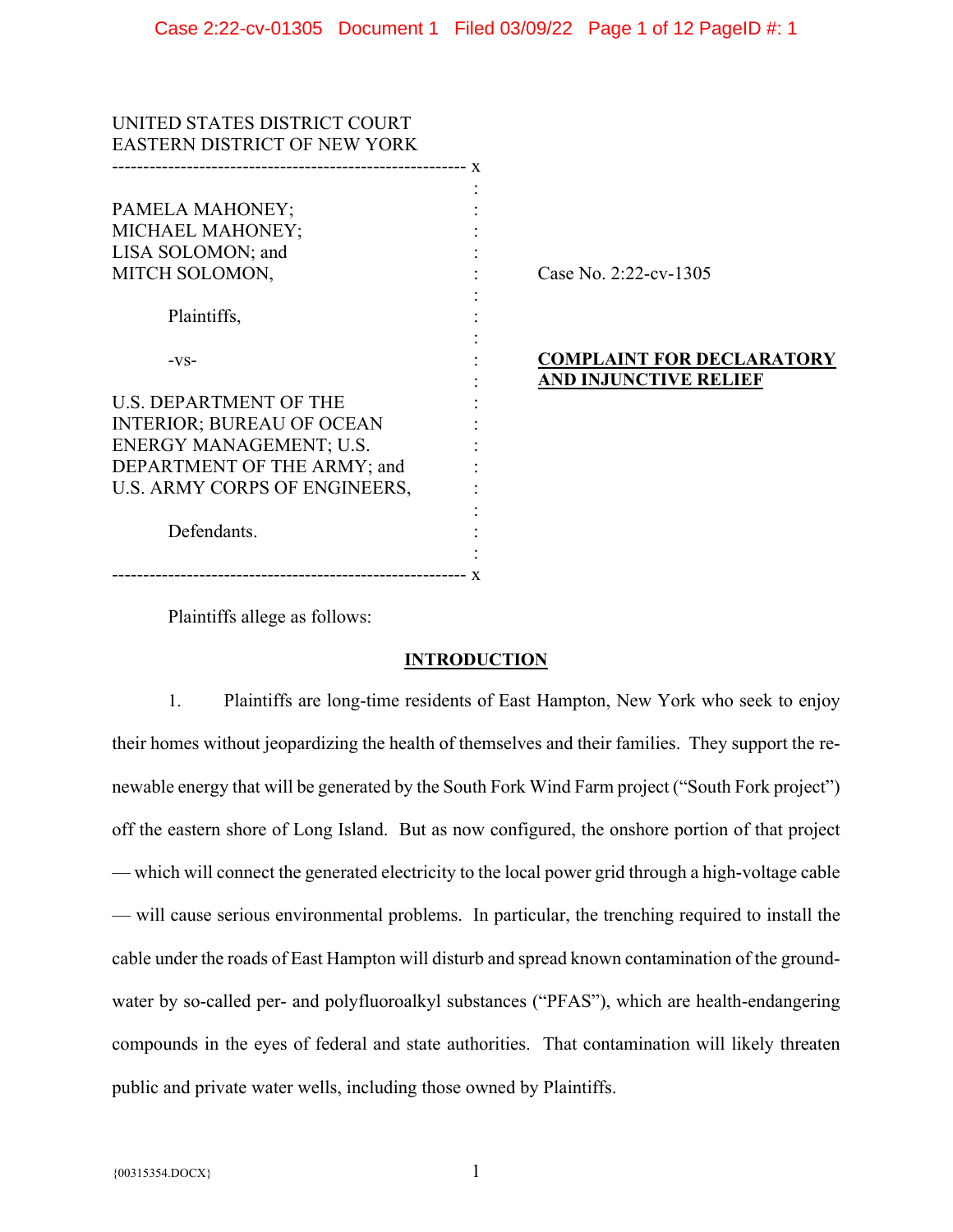### Case 2:22-cv-01305 Document 1 Filed 03/09/22 Page 2 of 12 PageID #: 2

2. Defendants are federal agencies that were required by law to give thoughtful and serious consideration to known environmental concerns before granting their approvals and permits for the South Fork project. Yet as described below, Defendants abdicated their legal responsibility by failing to evaluate the risk of PFAS contamination in anything but the most perfunctory manner. In so failing, Defendants took final agency action that was arbitrary, capricious, and contrary to law. This Court has the authority and duty to set aside the unlawful approvals in relevant part. Moreover, because Plaintiffs will suffer irreparable harm during the pendency of this case, the Court may and should order an immediate halt to further PFAS-spreading construction activities in East Hampton.

# **JURISDICTION AND VENUE**

3. This Court has original subject matter jurisdiction under 28 U.S.C. § 1331 because this is a civil action and Plaintiffs' claims arise under federal law, namely, the Administrative Procedure Act ("APA"), 5 U.S.C. § 702; the National Environmental Policy Act ("NEPA"), 42 U.S.C. § 4332(2)(C); the Clean Water Act, 33 U.S.C. § 1344(b)(1); and the Outer Continental Shelf Lands Act ("OCSLA"), 43 U.S.C. § 1337(p)(4)(B).

4. This Court has authority to grant the relief requested herein pursuant to the APA, 5 U.S.C. § 706(2); and the Declaratory Judgment Act, 28 U.S.C. §§ 2201–2202.

5. Venue is proper in this Court under 28 U.S.C. § 1391(e)(1)(B) because this is a civil action in which a defendant is an agency of the United States, and (i) a substantial part of the events or omissions giving rise to the claim occurred in this judicial district, or (ii) a substantial part of property that is the subject of the action is situated in this judicial district.

# **PARTIES**

6. Plaintiffs Pamela and Michael Mahoney, wife and husband, are residents of Wainscott, Town of East Hampton, Suffolk County, New York.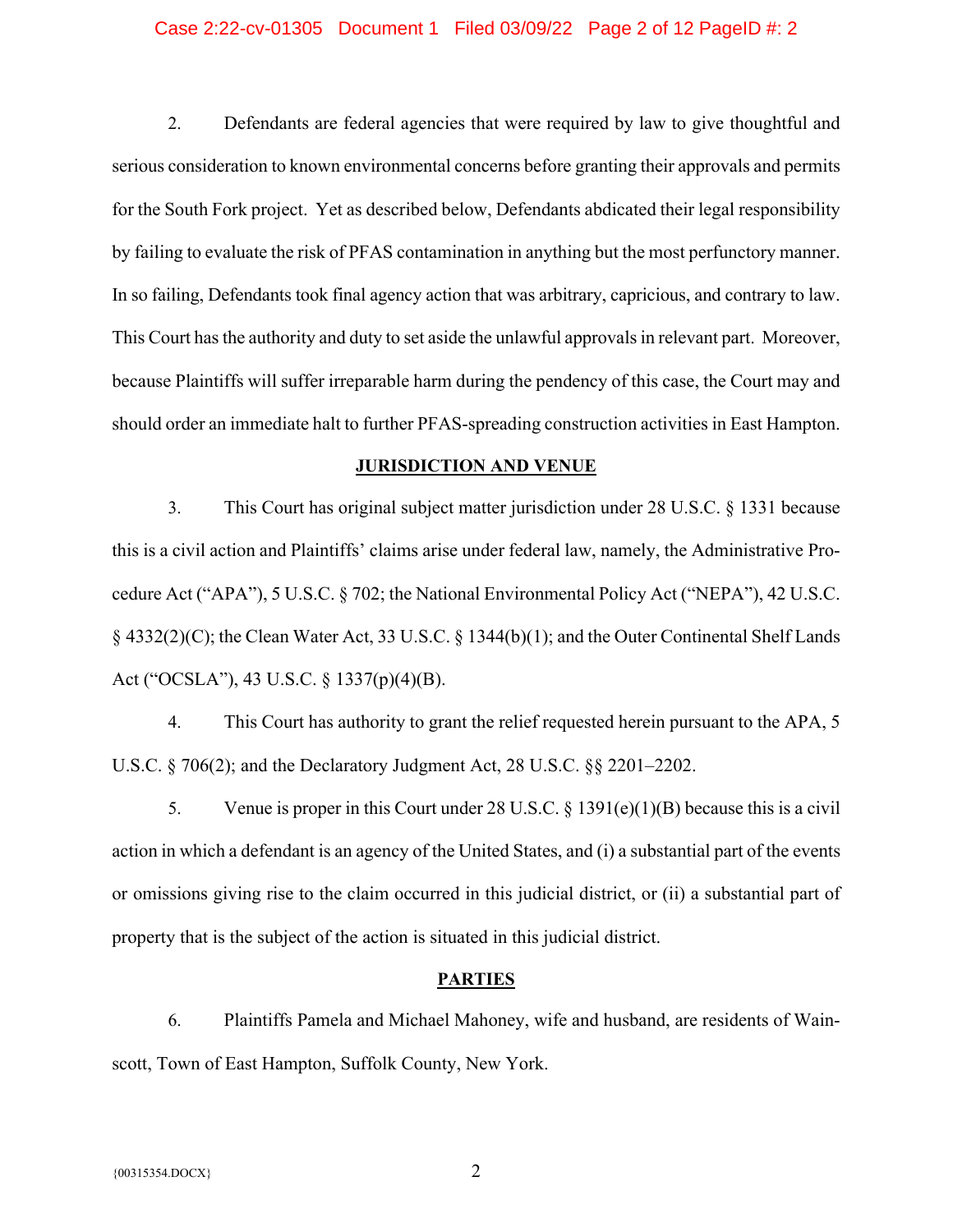# Case 2:22-cv-01305 Document 1 Filed 03/09/22 Page 3 of 12 PageID #: 3

7. Plaintiffs Lisa and Mitch Solomon, wife and husband, are residents of Wainscott, Town of East Hampton, Suffolk County, New York.

8. Defendant U.S. Department of the Interior ("Interior") is an "agency" within the meaning of the APA, 5 U.S.C. § 701(b)(1). Through its Secretary, Interior has the authority and duty to comply with NEPA, 42 U.S.C.  $\S$  4332(2)(C), and with OCSLA, 43 U.S.C.  $\S$  1337(p)(4)(B).

9. Defendant Bureau of Ocean Energy Management ("BOEM") is a component of Interior and an "agency" within the meaning of the APA, 5 U.S.C. § 701(b)(1). Exercising authority delegated from Interior, BOEM took two of the final agency actions challenged herein.

10. Defendant U.S. Department of the Army ("Army") is an "agency" within the meaning of the APA, 5 U.S.C. § 701(b)(1). Through its Secretary, the Army has the authority and duty to comply with NEPA and the Clean Water Act, 33 U.S.C. § 1344(b)(1).

11. Defendant U.S. Army Corps of Engineers ("Army Corps") is a component of the Army and an "agency" within the meaning of the APA, 5 U.S.C. § 701(b)(1). Exercising authority delegated from the Army, the Army Corps took one of the final agency actions challenged herein.

#### **GENERAL ALLEGATIONS**

# **A. Plaintiffs and their homes in the hamlet of Wainscott**

12. Plaintiffs Pamela and Michael Mahoney own real property on Beach Lane in Wainscott ("Mahoney Property").

13. Wainscott is a hamlet within the Town of East Hampton, New York. Pamela and Michael are both registered to vote in East Hampton.

14. The Mahoney Property has been owned by Pamela Mahoney's family since at least the 1940's. In 2013, Pamela became the owner of the Mahoney Property.

15. Pamela grew up in the cottage located on the Mahoney Property. Now, Pamela and Michael live in the cottage and (since 2020) have lived there most of the time.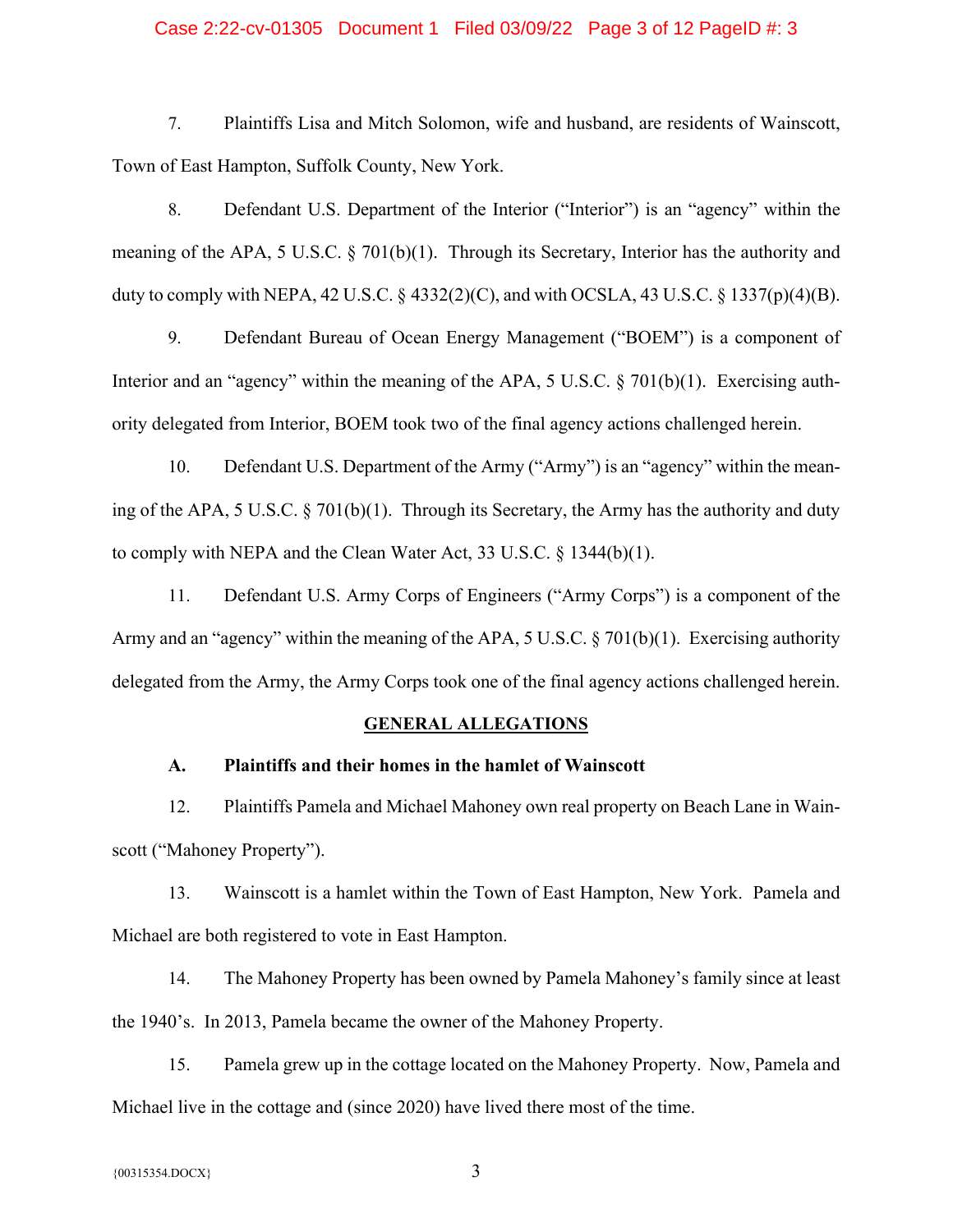# Case 2:22-cv-01305 Document 1 Filed 03/09/22 Page 4 of 12 PageID #: 4

16. Pamela's and Michael's three young grandchildren enjoy visiting the cottage and would like to live in it themselves in the future.

17. Pamela and Michael intend to make the cottage a long-term year-round home. As such, the Mahoneys have made significant investments in the cottage, including hiring an architect and a builder to construct a foundation for the cottage.

18. Up until 2018, the Mahoneys had relied on a private well located on their property for drinking water. But in that year, the Mahoneys learned that the water in their well was contaminated with PFAS. Thus, the Mahoneys no longer rely on the well for drinking water, but they do use water from the well for other purposes such as irrigation.

19. PFAS are hazardous substances known to cause a variety of health problems. PFAS do not readily decompose and accordingly persist in the environment for long periods. PFAS can also travel long distances through the flow of groundwater.

20. Plaintiffs Lisa and Mitch Solomon also own real property in Wainscott, located on Wainscott Northwest Road ("Solomon Property"). They are registered to vote in East Hampton.

21. Lisa Solomon is the owner of the Solomon Property, which has been the principal residence for the Solomons for the past six years.

22. The Solomons also have a well on their property. The Solomons likewise do not rely on the well for drinking water, but use water from the well for other purposes such as irrigation.

23. As on the Mahoney Property, PFAS is present on the Solomon Property.

# **B. The South Fork Wind Farm project, its onshore cable, and the adverse environmental impacts to Plaintiffs and the Wainscott community**

24. The South Fork project involves constructing an offshore windfarm off the eastern point of Long Island. The project developer is South Fork Wind, LLC ("South Fork"), formerly known as Deepwater Wind South Fork, LLC.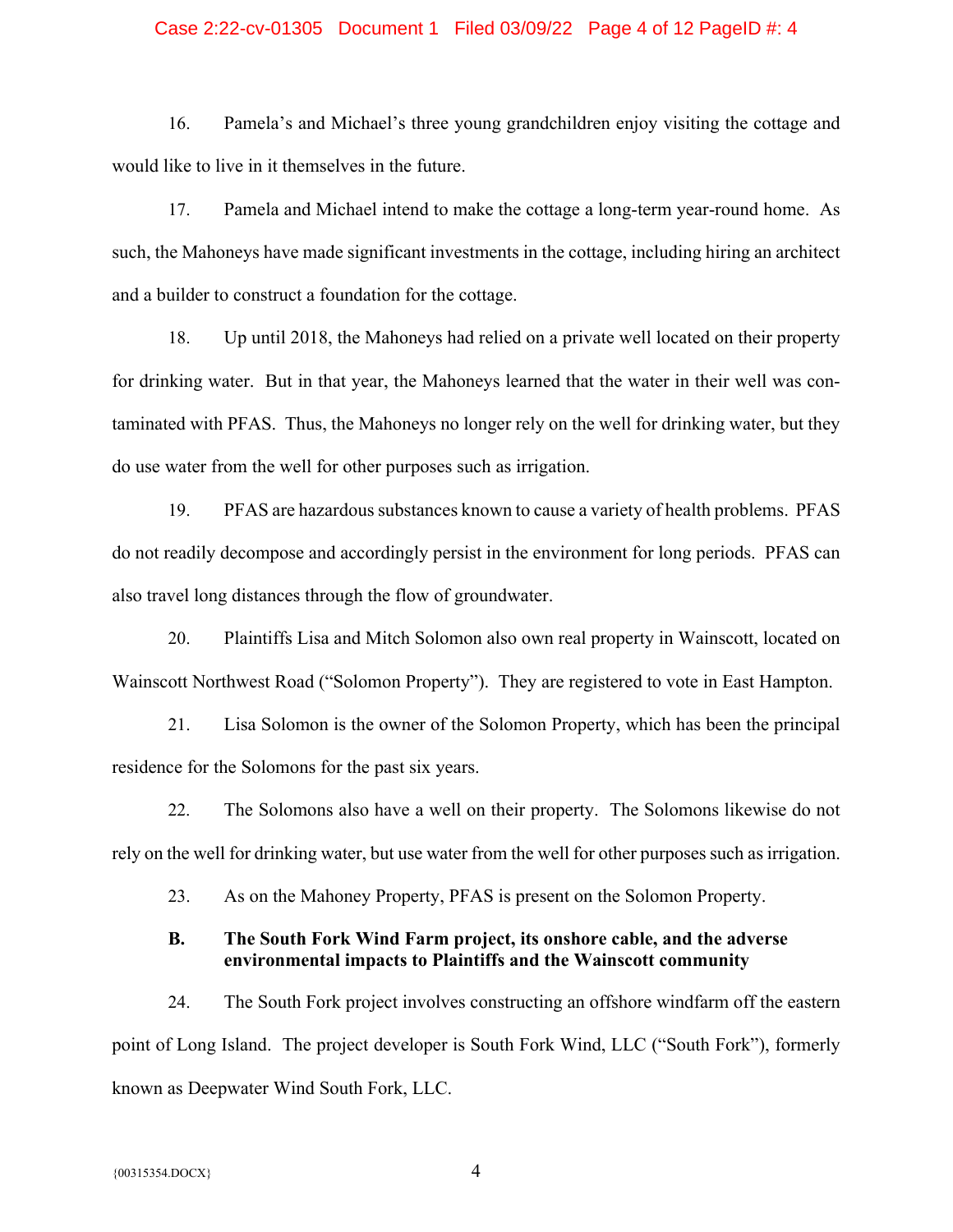### Case 2:22-cv-01305 Document 1 Filed 03/09/22 Page 5 of 12 PageID #: 5

25. The South Fork project plans to bring electricity onshore through a high-voltage transmission cable. The cable will make landfall on Beach Lane in Wainscott, beginning underground at the buried sea-to-shore vault near the south end of Beach Lane and extending northwest along Beach Lane (adjacent to the Mahoney Property). On its way to a so-called "interconnection facility" that will connect the cable to the local electrical power grid, the cable will follow Wainscott Northwest Road (adjacent to the Solomon Property).

26. Burying the cable and placing the six vaults on Beach Lane and other roads in East Hampton will require excavation. This excavation will extend to eleven feet below ground.

27. The cable and the trench in which it is placed will intersect with groundwater that is contaminated with PFAS. Moreover, the cable trench will become a preferential pathway for the movement of PFAS and, as such, will transport PFAS contaminants to locations that otherwise would not be impacted.

28. As a preferential pathway for PFAS, this cable trench will harm Plaintiffs because it will facilitate the movement of higher concentrations of PFAS onto the Mahoney Property and the Solomon Property. This movement of PFAS will more likely than not contaminate or further contaminate the water supply in the wells located on the Mahoney Property, the Solomon Property, and other property in the area.

29. This contamination will jeopardize private and public drinking wells in the area.

30. The South Fork cable will also pass through or near other known PFAS plumes in East Hampton and, as such, will potentially be in contact with groundwater.

31. All of the risks to groundwater, private wells, and public wells in the vicinity of the cable corridor will not be fully known until additional groundwater monitoring wells are installed within the corridor and additional studies are conducted.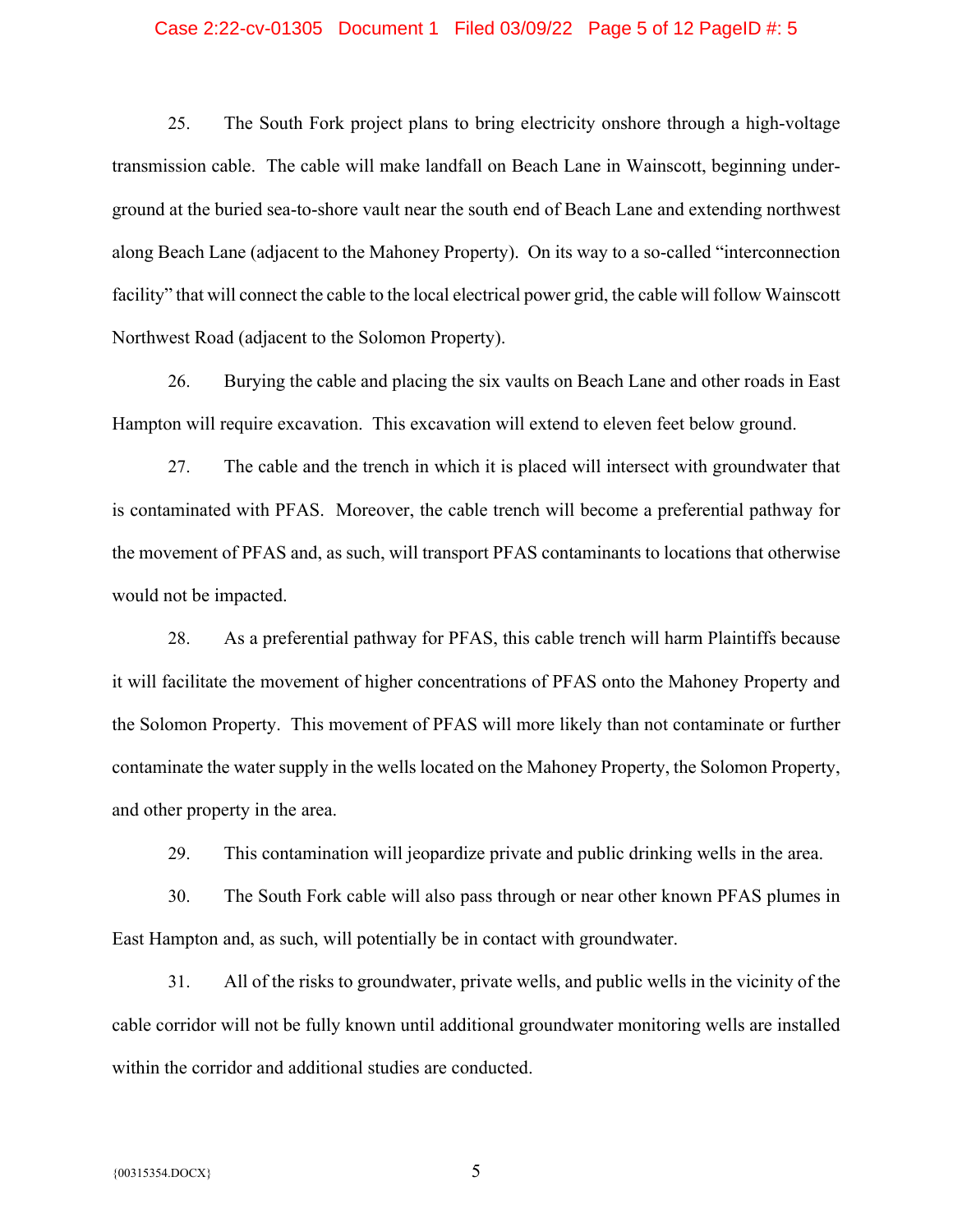## Case 2:22-cv-01305 Document 1 Filed 03/09/22 Page 6 of 12 PageID #: 6

32. The onshore cable component of the South Fork project raises significant environmental impacts for Plaintiffs and the Wainscott community at-large, especially in light of the likely adverse impacts on groundwater.

# **C. Defendants' EIS failed to take a hard look at PFAS contamination.**

33. To complete the South Fork project, the developer needed approvals and permits from numerous agencies, including from Defendants here:

(a) BOEM's Record of Decision ("BOEM's ROD"), which issued on November 24, 2021;

(b) BOEM's approval of South Fork's Construction and Operations Plan ("BOEM's COP approval"), which issued on January 18, 2022; and

(c) a dredging permit from the Army Corps ("Army Corps' Permit"), which issued on January 18, 2022.

34. To determine whether and under what conditions to grant the approvals and permits, Defendants were required to craft an environmental impact statement ("EIS") in accordance with NEPA and its implementing regulations. Accordingly, BOEM (with the Army Corps' cooperation) issued a "Final EIS" on August 16, 2021.

35. In the process leading to the Final EIS, BOEM and the Army Corps received several comments (one attaching a detailed report) alerting them to the serious issue of PFAS contamination in East Hampton. Yet despite these comments, the Final EIS does not take a hard look at the issue or otherwise engage in any full and fair discussion of the issue.

36. In particular, the Final EIS acknowledges the existence of PFAS in East Hampton but offers no assessment of whether the South Fork project exacerbates the risk of East Hampton's drinking water supply becoming contaminated or further contaminated with PFAS.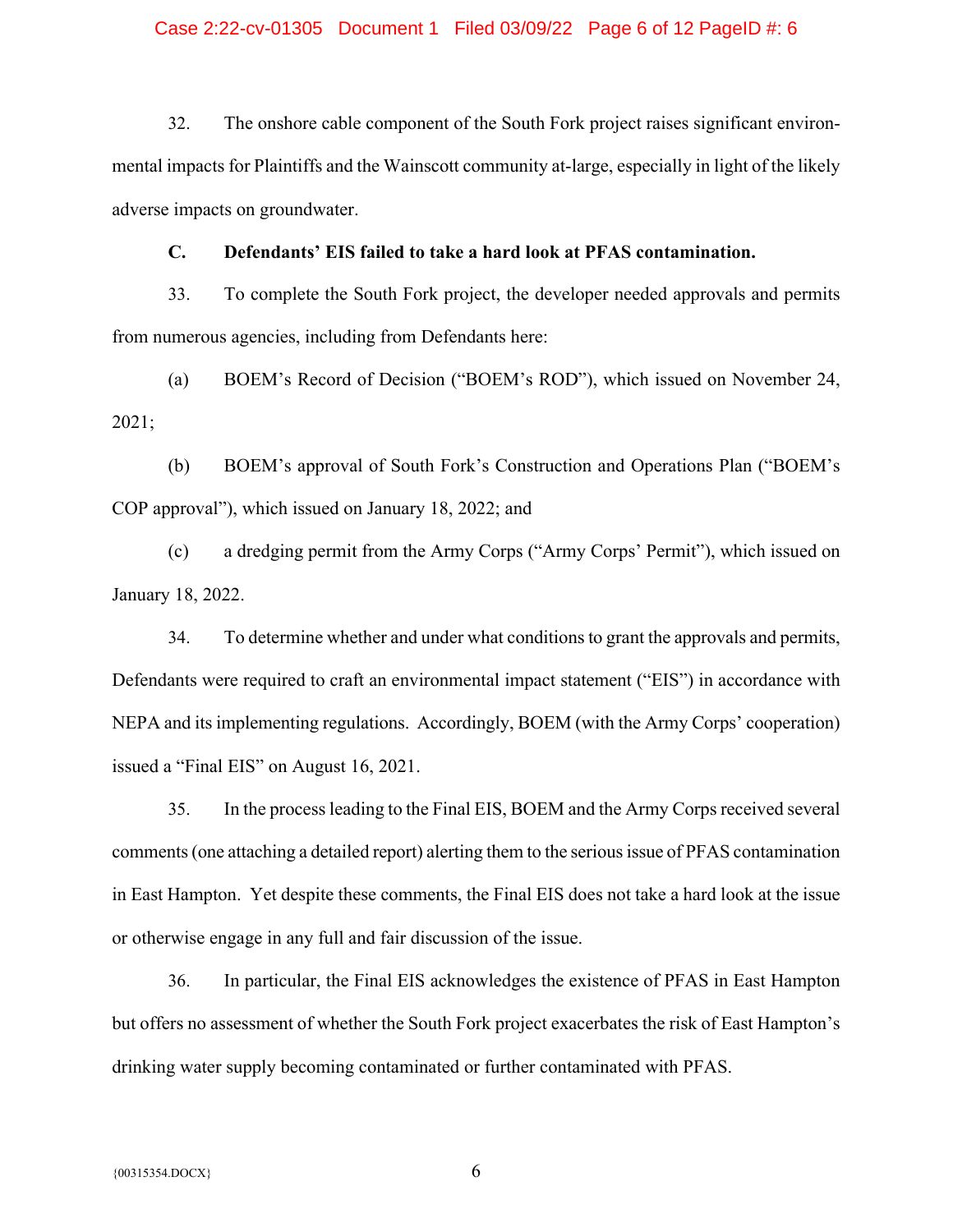### Case 2:22-cv-01305 Document 1 Filed 03/09/22 Page 7 of 12 PageID #: 7

37. In granting the approvals and permits listed above, Defendants relied on the perfunctory analysis of potential PFAS contamination in authorizing South Fork to move ahead with trenching a cable in Plaintiffs' neighborhoods and elsewhere in East Hampton.

# **D. Plaintiffs have Article III standing and satisfy the zone-of-interests test.**

38. Plaintiffs are suffering injury in fact because they not only use the relevant environment; they live there. Moreover, their property is less valuable because of the challenged actions.

39. Plaintiffs' injuries are fairly traceable to Defendants' conduct. South Fork would not be planning to trench a cable from Wainscott Beach through Plaintiffs' neighborhoods to the interconnection facility but for Defendants requiring South Fork to use the Beach Lane route for the onshore cable as a condition of their approvals and permits.

40. Because South Fork cannot legally trench a cable without a permit from Defendant Army Corps, an order from this Court vacating the Army Corps' Permit would redress Plaintiffs' injuries. Moreover, Defendants have the authority to modify their approvals and permits to prevent South Fork from continuing to trench the cable.

41. Plaintiffs satisfy the zone-of-interest test for each of the statutes under which they sue because their injury has an environmental as well as an economic component.

### **E. Plaintiffs are challenging final agency action.**

42. Each agency action that Plaintiffs challenge is final.

43. Defendant BOEM's ROD and COP approval are self-evidently final decisions, and they so state.

44. The Army Corps' issuance of a permit that is accepted by the applicant, as occurred here, is *always* a final decision under 33 C.F.R. § 331.10.

45. The Final EIS may be challenged under the precept that a "preliminary, procedural, or intermediate agency action or ruling not directly reviewable is subject to review on the review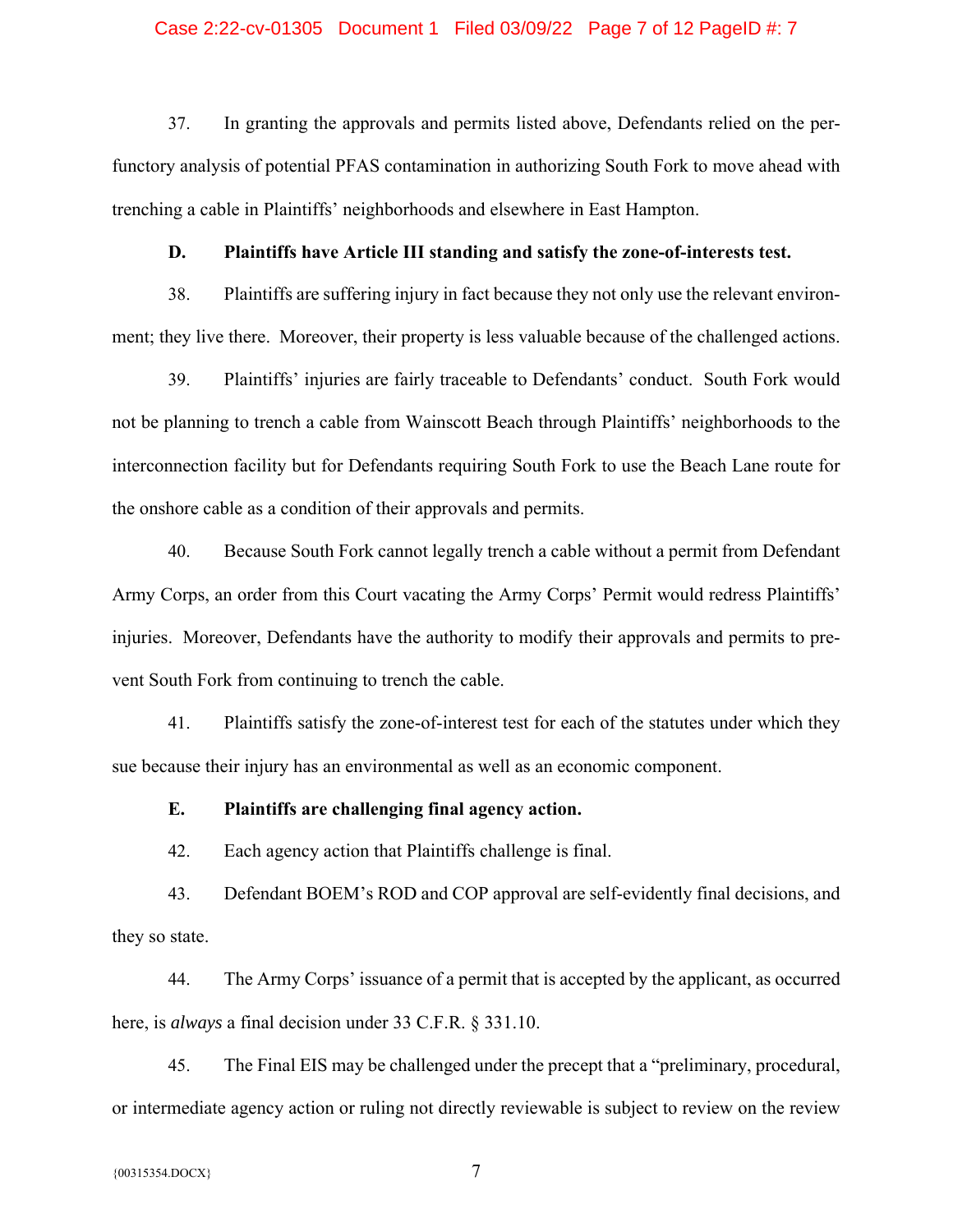#### Case 2:22-cv-01305 Document 1 Filed 03/09/22 Page 8 of 12 PageID #: 8

of the final agency action." 5 U.S.C. § 704. The Final EIS is "preliminary" to BOEM's ROD, BOEM's COP approval, and the Army Corps' Permit.

## **INJUNCTIVE RELIEF ALLEGATIONS**

46. Plaintiffs are suffering injury that is actual or imminent because impending construction activities will disturb a known PFAS plume and intersect other areas in which the groundwater is contaminated with PFAS. That disturbance will likely result in higher concentrations of PFAS on the Mahoney Property and the Solomon Property, not to mention contamination or further contamination of Plaintiffs' well water supply. As a result, Plaintiffs' properties will be less valuable.

47. That environmental injury is irreparable because it is permanent or at least of long duration, and there is a substantial chance that upon final resolution of the action, Plaintiffs cannot be returned to the positions that they previously occupied.

48. Both the balance of the equities and the public interest favor injunctive relief, in that safeguarding a community's water supply from contamination by dangerous chemicals and ensuring that Defendants comply with the law serve the interests of both Plaintiffs and the public, and they outweigh any harm that might result from a preliminary injunction.

#### **FIRST CLAIM FOR RELIEF**

#### **(Against all Defendants for violations of NEPA and the APA)**

49. Plaintiffs reallege Paragraphs 1–48 above as if set forth in full herein.

50. Under NEPA, 42 U.S.C. § 4332(2)(C), and its implementing regulations, an EIS must provide a full and fair discussion of significant environmental impacts to inform decisionmakers and the public of the reasonable alternatives that would avoid or minimize adverse impacts or enhance the quality of the human environment. In the EIS, it must be evident the agency took a "hard look" at the environmental consequences of its decision.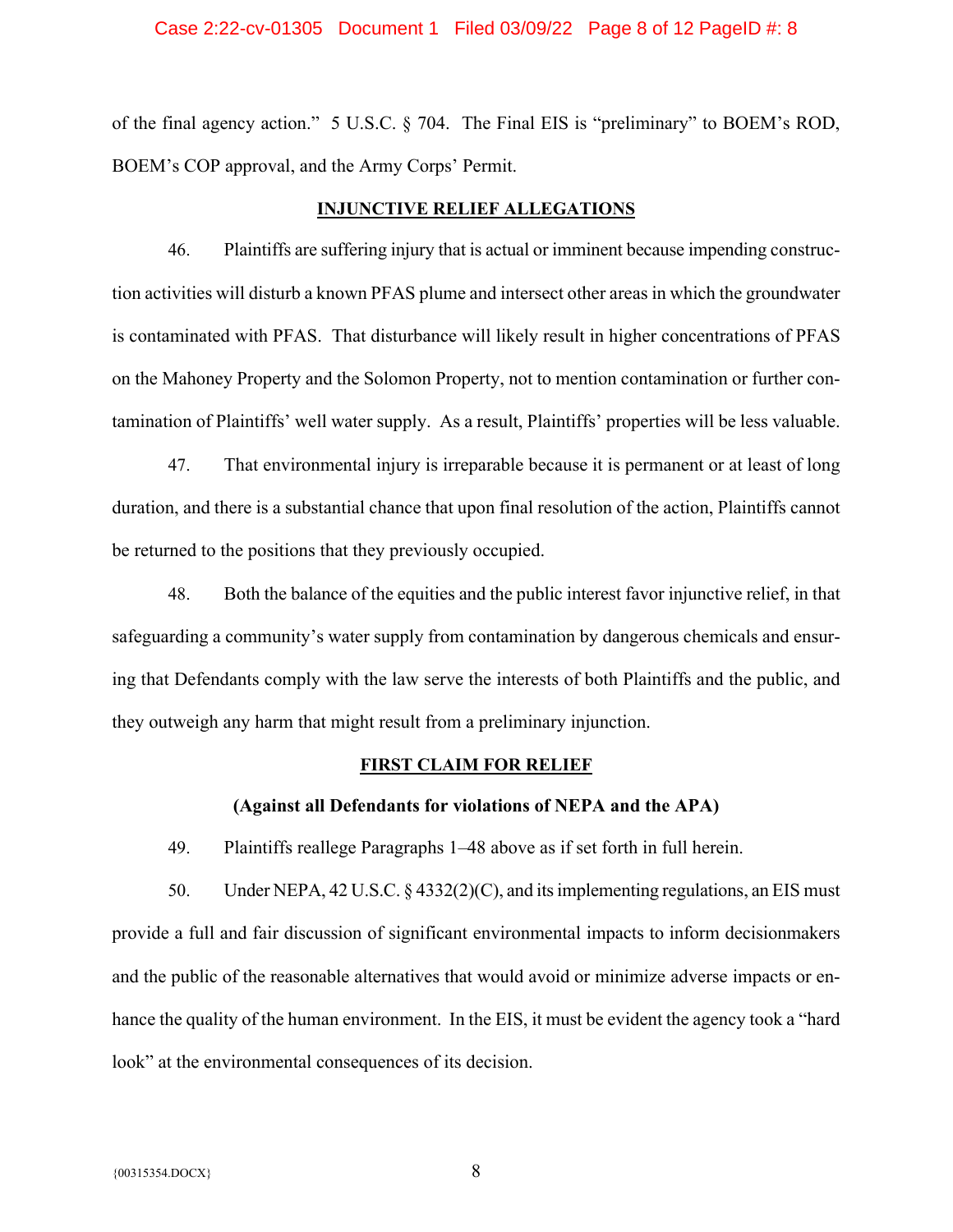### Case 2:22-cv-01305 Document 1 Filed 03/09/22 Page 9 of 12 PageID #: 9

51. As described above, Defendants here barely considered the risk of the South Fork project's causing or furthering PFAS contamination in the drinking water supply in East Hampton, let alone took a hard look at this issue. That is, the Final EIS merely acknowledges the existence of PFAS, but it offers no discussion concerning the potential adverse environmental impacts of new or intensified PFAS contamination caused by the South Fork project.

52. In granting approvals and permits in reliance on this deficient Final EIS, Defendants failed to comply with NEPA and its implementing regulations and therefore engaged in final agency action that was arbitrary, capricious, and contrary to law.

53. Under the APA, 5 U.S.C. § 706(2)(A), the Court has the authority and duty to hold unlawful and set aside such agency action in relevant part.

54. Plaintiffs are entitled to a judgment so holding and setting aside.

55. Plaintiffs are further entitled to preliminary and permanent injunctions against any further work permitted by or otherwise pursuant to such unlawful final agency action.

#### **SECOND CLAIM FOR RELIEF**

# **(Against Defendants Army and Army Corps for violations of the Clean Water Act and APA)**

56. Plaintiffs reallege Paragraphs 1–48 above as if set forth in full herein.

57. Army Corps regulations implementing Section 404(b)(1) of the Clean Water Act, 33 U.S.C. § 1344(b)(1) provide that "no discharge of dredged or fill material shall be permitted if there is a practicable alternative to the proposed discharge which would have less adverse impact on the aquatic ecosystem, so long as the alternative does not have other significant adverse environmental consequences." 40 C.F.R. § 230.10(a).

58. Under those so-called Section 404(b)(1) Guidelines, the Army Corps must (among other requirements) take a "hard look" at the proposal and offer a meaningful conclusion based on the evidence before the agency.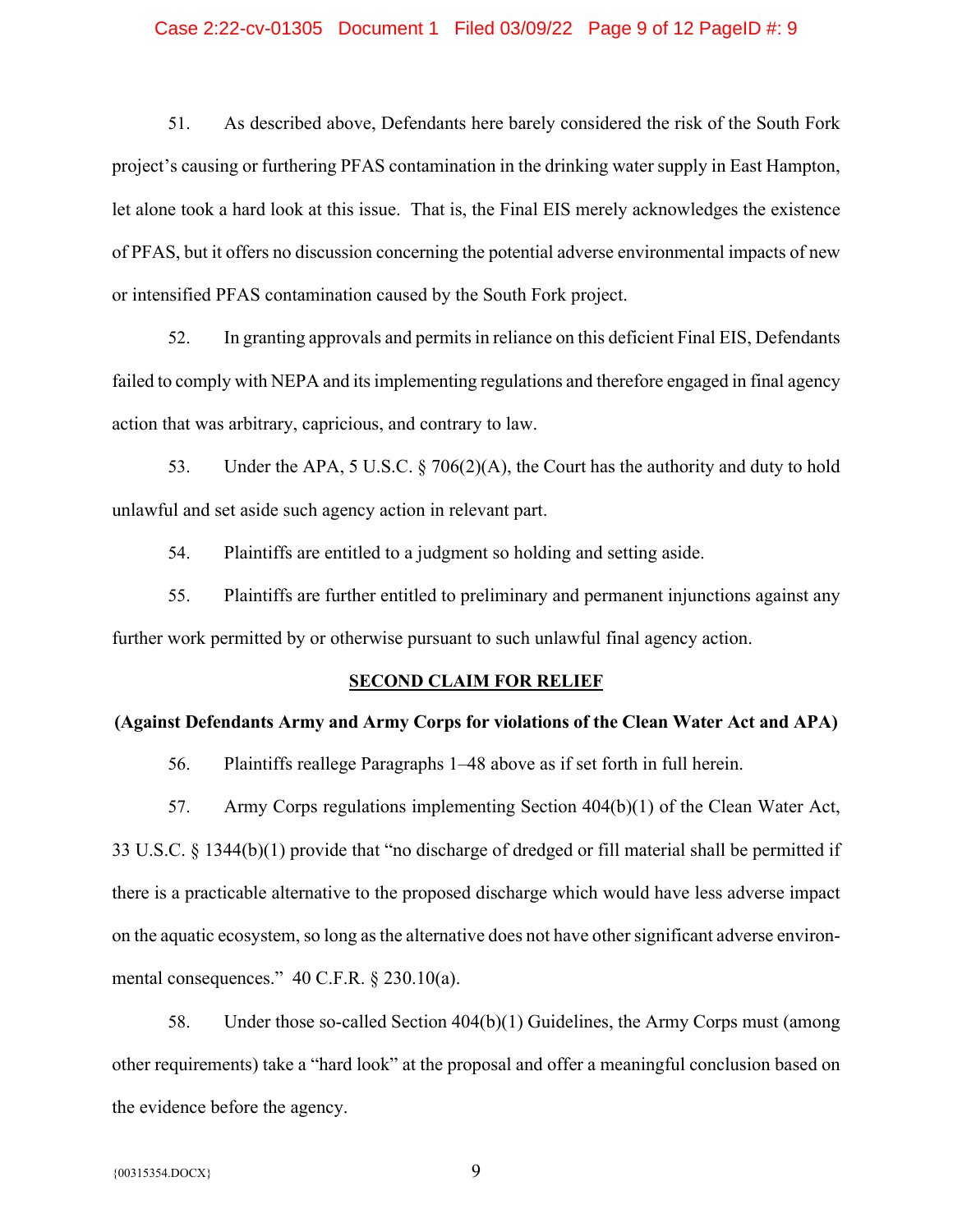### Case 2:22-cv-01305 Document 1 Filed 03/09/22 Page 10 of 12 PageID #: 10

59. As described above, the Army Corps here barely considered the risk of the South Fork project's causing or furthering PFAS contamination in the drinking water supply in East Hampton, let alone took a hard look at this issue. That is, the Final EIS merely acknowledges the existence of PFAS, but it offers no discussion concerning the potential adverse environmental impacts of new or intensified PFAS contamination caused by the South Fork project.

60. In granting a permit based on this deficient Final EIS, the Army and the Army Corps failed to comply with the Clean Water Act and the Section 404(b)(1) Guidelines and therefore engaged in final agency action that was arbitrary, capricious, and contrary to law.

61. Under the APA, 5 U.S.C. § 706(2)(A), the Court has the authority and duty to hold unlawful and set aside such agency action in relevant part.

62. Plaintiffs are entitled to a judgment so holding and setting aside.

63. Plaintiffs are further entitled to preliminary and permanent injunctions against any further work permitted by or otherwise pursuant to such unlawful final agency action.

#### **THIRD CLAIM FOR RELIEF**

# **(Against Defendants Interior and BOEM for violations of OCSLA and the APA)**

64. Plaintiffs reallege Paragraphs 1–48 above as if set forth in full herein.

65. OSCLA provides that BOEM "shall ensure that any activity under this subsection [authorizing leases, easements, or rights-of-way for energy and related purposes] is carried out in a manner that provides for ... protection of the environment." 43 U.S.C.  $\S$  1337(p)(4)(B).

66. As described above, BOEM here did not ensure that the South Fork project provided for the protection of East Hampton's groundwater from PFAS contamination. That is, the Final EIS merely acknowledges the existence of PFAS, but it offers no discussion concerning the potential adverse environmental impacts of new or intensified PFAS contamination caused by the South Fork project.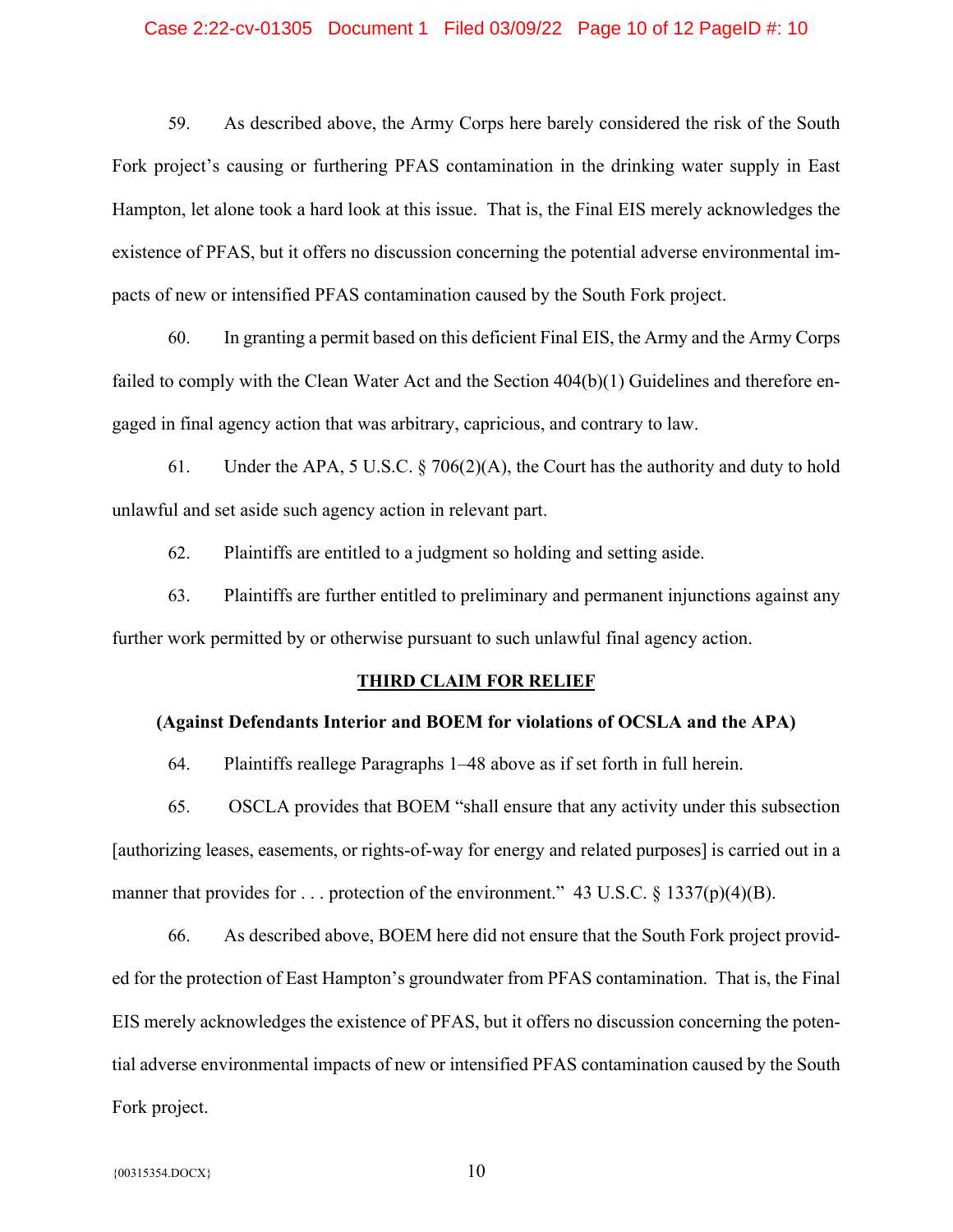# Case 2:22-cv-01305 Document 1 Filed 03/09/22 Page 11 of 12 PageID #: 11

67. In granting approvals based on this deficient Final EIS, Interior and BOEM failed to comply with OCSLA and therefore engaged in final agency action that was arbitrary, capricious, and contrary to law.

68. Under the APA, 5 U.S.C. § 706(2)(A), the Court has the authority and duty to hold unlawful and set aside such agency action in relevant part.

69. Plaintiffs are entitled to a judgment so holding and setting aside.

70. Plaintiffs are further entitled to preliminary and permanent injunctions against any further work permitted by or otherwise pursuant to such unlawful final agency action.

# **NO PRIOR APPLICATIONS**

71. No prior application for this or any similar relief has been made in this Court.

#### **PRAYER FOR RELIEF**

72. Wherefore, Plaintiffs pray for relief as follows:

(a) a temporary restraining order against any further work on the onshore cable portion of the South Fork project permitted by or otherwise pursuant to the approvals or permits challenged herein;

- (b) a preliminary injunction against such work;
- (c) a permanent injunction against such work;

(d) a declaratory judgment holding unlawful and setting aside in relevant part the final agency action challenged herein;

- (e) costs of suit herein; and
- (f) such other relief as the Court deems just and proper.